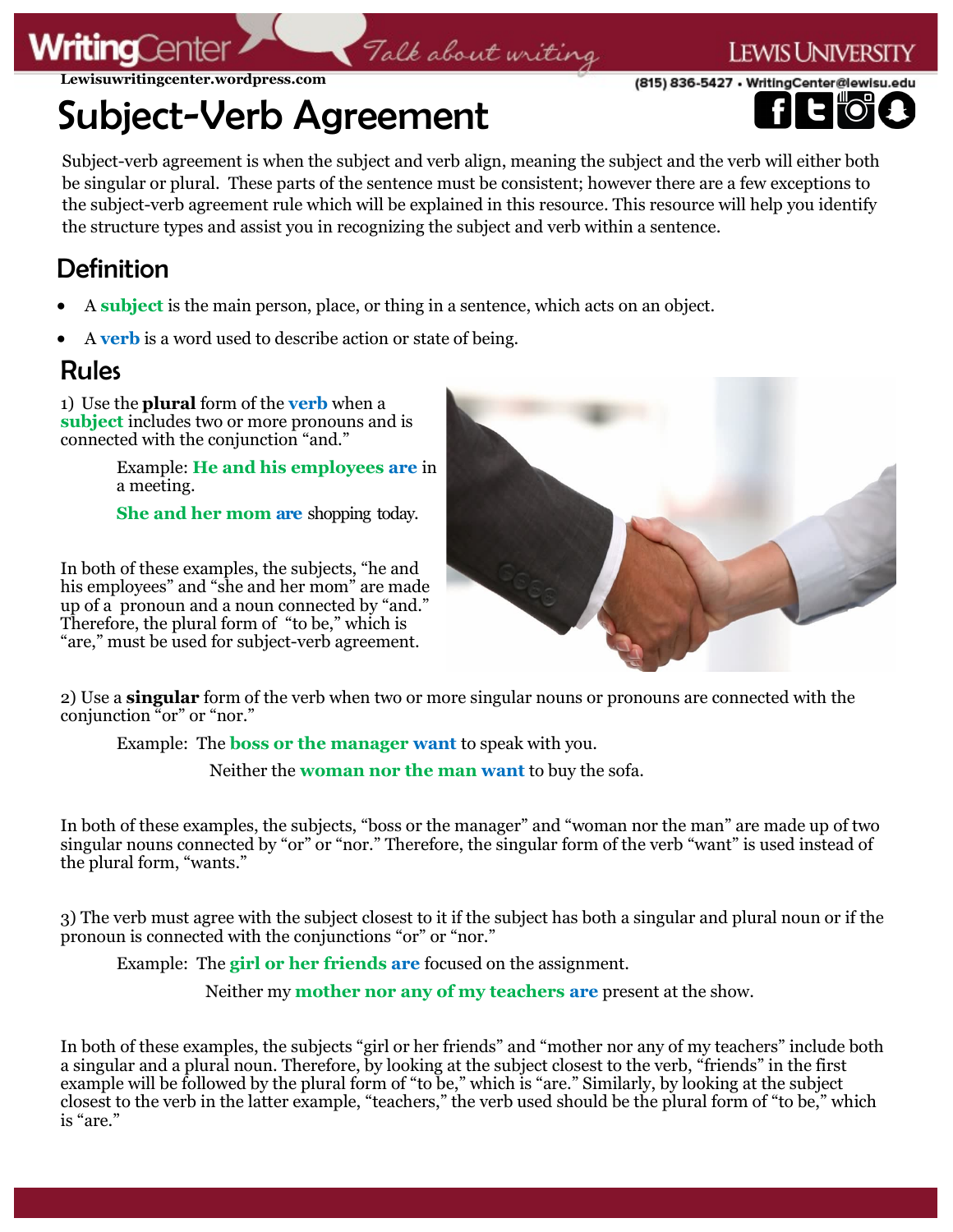

(815) 836-5427 · WritingCenter@lewisu

**EWIS UNIVER** 



4) Sometimes many words, or a phrase, will separate the subject from the verb. Keeping this in mind, the verb must still agree with the subject, not any of the other words within the phrase.

Talk about uriting

Example: The **manager,** who has worked at the company for three years, **is** hardworking.

**Payton and Carley**, students at the University, **are** soccer players.

In both of these examples, there are phrases which separate the subject from the verb. Therefore, in the first example, "is" is the correct singular from of "to be," agreeing with the subject "manager." Similarly, the plural verb "are" agrees with the subject "Payton and Carly" although it is separated by a phrase.

#### **Exceptions**

The rules listed above show singular subjects followed by singular verbs and plural subjects followed by plural verbs. However, there are a few exceptions to the previously mentioned rules.

1) Collective nouns, such as team, family, group, collection, pack, etc., are words that involve multiple people or things, yet they are considered singular, and therefore, require a singular verb.

> Example: The **softball team is** flying to Florida for their tournament.

The **group is** working on a project for chemistry class.

In the first example, "team" is a collective noun which is considered to be a singular subject. Therefore, it



requires the singular form of "to be." The same goes for the second example. Although the subject, "group," refers to multiple people, it is considered a singular noun.

2) When referring to a certain amount of money, use a singular verb; however, if you are trying to explain the overall concept of dollars, use a plural verb.

Example: **Three dollars is** not enough to buy a Starbucks coffee.

**Dollars are** a monetary unit used in the U.S. and many other countries.

3) Sometimes a subject will follow a verb. For instance, such is the case in sentences beginning with "there is" or "there are." The word "there" is not considered the subject of the sentence, so often times, you will have to look past the verb to find it!

Example: There **is** one **bird** that sits on my windowsill.

There **are** many **species** of birds.

4) Words such as "that," "which," "who," and "what" are also not the actual subject of the sentence, meaning the subject will be after the verb which is not normally the case. However, the response to these questions will include the subject first followed by the verb.

Example: Who **is** younger, **Taryn or Monica**?

Answer : **Taryn is** younger.